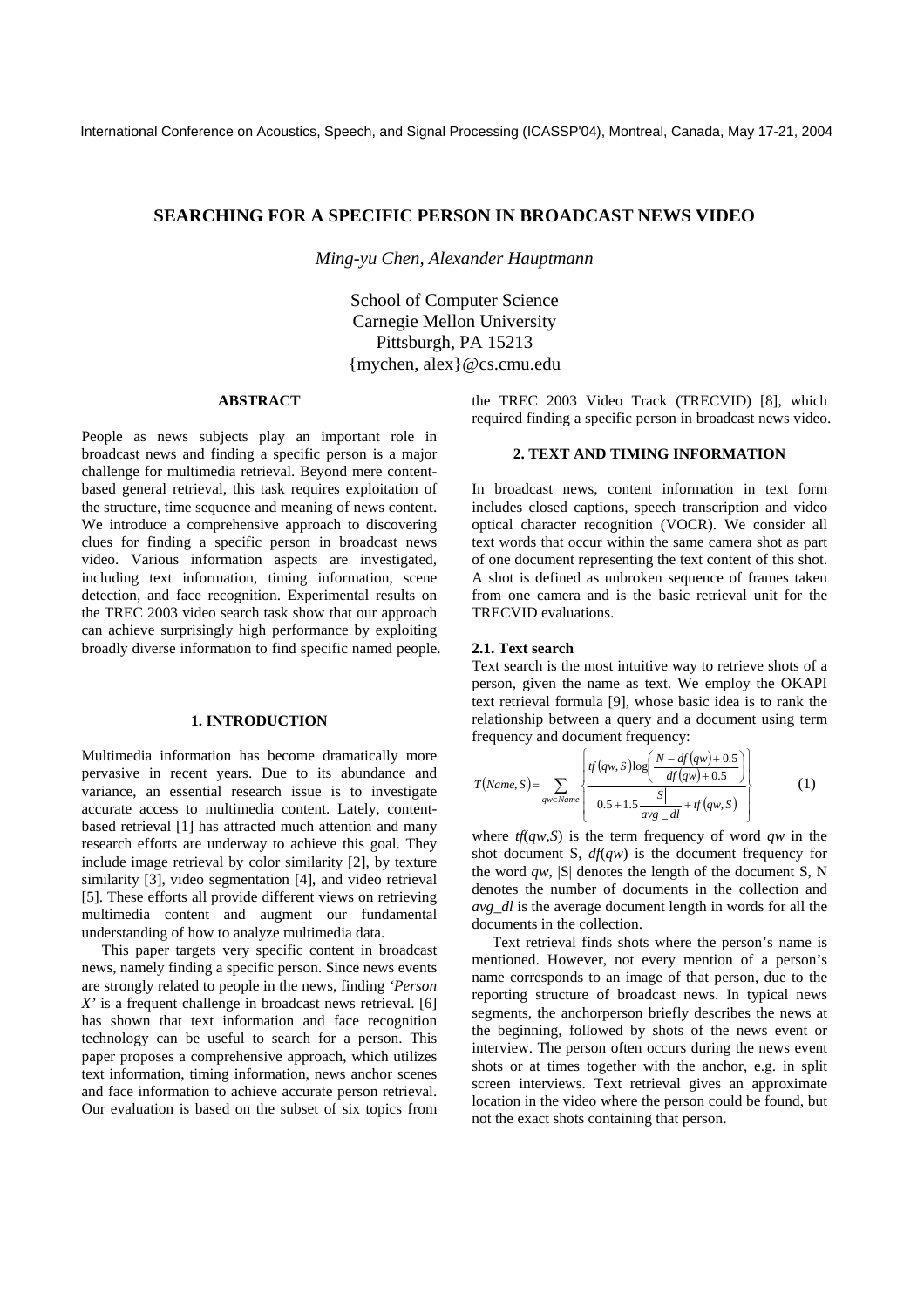#### **2.2. Propagation of Text Information**

To overcome this problem, we perform text retrieval with a propagated window. Our assumption is that the person's name and image will appear within the same news story. Using a fixed window size, we propagate the text retrieval result out from the shot which mentions the name to capture the person's image occurrence. The propagation is

$$
T_p(S) = \sum_{|S-S_i| \in w} \alpha^{|S-S_i|} T(Name, S_i)
$$
 (2)

where *w* denotes the window size, we assigned 12, and  $\alpha$ is the parameter to decide the rate of propagation. We assigned 0.8 to  $\alpha$  in our experiments.

The propagation approach only estimates the occurrence in nearby shots because we assume the person's image will be shown near where his/her name is mentioned. While this propagation enhances the chance to find the person's image, it does not provide the exact information of where the person is and ignores the local structure of news reports.

#### **2.3. Weighting nearby shots with prior distributions**

Shot weighting information can be derived from the temporal structure of broadcast news reports, which is quite predictable. Normally, an anchorperson introduces a news story and then the scene changes to the actual news event. The person's name is usually first mentioned by the anchor and later the person actually appears in the news story. This timing information provides a way to estimate the time difference between the mention of the person's name and their appearance in video.

Using "Madeleine Albright" in the TRECVID 2003 data development collection as an example to investigate the time relationship between the mentioning of the name and the appearance of the person, figure 1 plots the frequency of the appearance of her image and the mention of her name based on the elapsed time between them. The bold line shows where the name is. The columns denote the frequency of her appearance in video at given time distances. The negative time distance means the person's image appears after his/her name is mentioned.

This plot supports our intuition about the temporal structure. A prior distribution can now be constructed from the frequency to estimate the appearance of the person based on time information. This prior distribution formula is:

$$
T_{prior}(S) = \sum_{|S-S_i| \in w} \delta((S-S_i)) T(Name, S_i)
$$
 (3)

where  $\delta$  (x) function denotes the distribution from developing collection. *w* denotes the window size. To improve our estimates based on limited training data, we smooth the distribution with a small probability.

Figure 2 shows the top 5 results of searching for "Madeleine Albright" in the TRECVID-2003 test collection. The top (left) keyframe in the first row does

not contain her image. This confirms our suspicions that even though the shot is strongly related to the text name, it does not contain video of the person. The propagation approach in the second row removes the false shot in the top row, but instead contains the anchor shot. The reason is that the propagation scheme only guesses at the occurrence of the person without any specific clue which shot contains the person's image. In the bottom row, the top 5 results obtained with the prior distribution look perfect, indicating that the prior distribution indeed adds more knowledge of where the person is.







Figure 2: The first row depicts the top 5 shots from text search. The second row shows the top 5 shots with a flat propagation scheme. The last row uses a prior distribution.

# **3. ANCHOR INFORMATION**

The prior distribution of the name in text and the corresponding face appearance gives a global estimate of where the person may be, but does not consider the individual image content of each shot. In our experiments, shots with anchorpersons frequently appeared in the top results. Because an anchorperson often introduces a news story and key people, there is a high likelihood that the anchor will mention the person's name. Therefore, we apply an anchor shot detector to remove anchor shots as false alarms based on local scene information.

The approach to building an anchor detector relies on multimodal classification. There are three components to detecting an anchor: the color histogram from image data, speaker id from audio data and face information from face detection [7]. Fisher's Linear Discriminant (FLD) is applied to select distinguishable features from each submodel. Selected features are synthesized into a new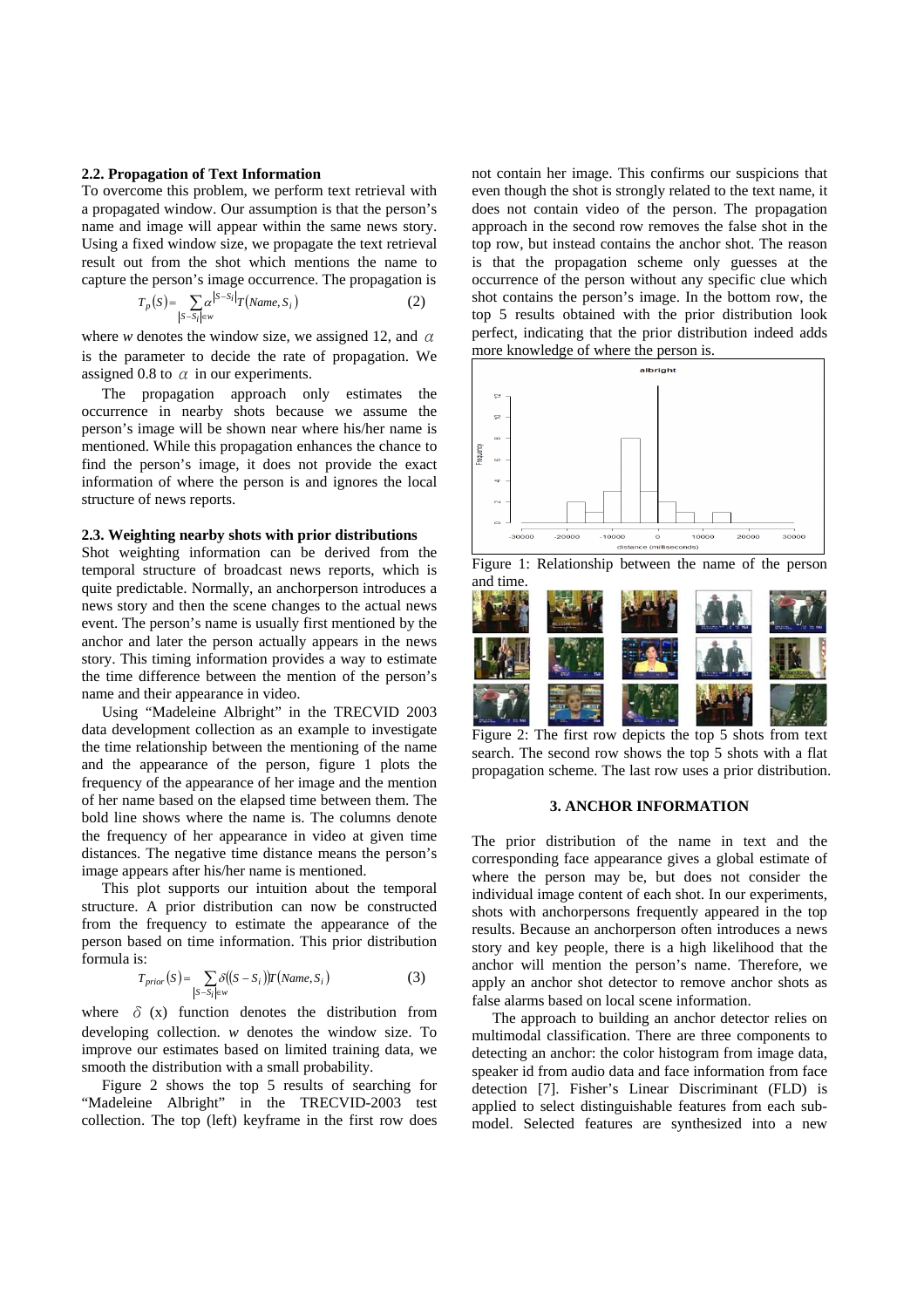feature vector, which represents the content of the shot. The classification is performed on those representative vectors.

The prior distribution of text information estimates the shots which may contain the person. The anchor detector discovers the shots with anchorpersons. A linear combination constructs the revised distribution

$$
P(S) = \alpha T_{prior}(S) + \beta \text{ anchor}(S) \tag{4}
$$

where *Anchor*(S) denotes anchor detector output for shot S.  $\alpha$  and  $\beta$  are the parameters to combine the prior distribution and the anchor detector. These two parameters are trained from TRECVID 2003 development collection.

Figure 3 shows the top 5 retrieval results for Madeleine Albright after combining anchor detection and text information. Compared to the third row of figure 3, only the ranks change. However, in experimental evaluations, the mean average precision (MAP) improves after filtering the anchor shots. These experimental results are reported in figure 6.



Figure 3: Top 5 retrieval results from combination of anchor information and text information

### **4. FACE RECOGNITION**

Another important piece of local information when searching for images of a person is the person's face. Unlike text information and anchor shot removal, face recognition could provide an exact match of the person's image.

We applied the well-known Eigenface algorithm [10] for face recognition. The algorithm tries to encode the most variant parts of faces and ignore the similar parts. Faces are collected from a face detection system, converted to gray levels and normalized to a standard size. Principal component analysis (PCA) is performed to construct an eigenspace, which captures the variance of the faces. The eigenspace is constructed from the first N eigenvectors, which correspond to descending eigenvalues. Faces are projected into this eigenspace and therefore called eigenfaces. Eigenfaces have several advantages: first, they encode the most distinguishing parts of faces. Second, they decrease the dimensionality of the face information, which benefits computation. The eigenface representation of faces has been show to be a fairly robust approach to face recognition.

However, there are drawbacks to the eigenface algorithm. The most important one concerns pose. If a face is slightly tilted, it has a high chance to be similar to other tilted faces. Since only distinguishing parts of the face information are captured by eigenfaces, and pose constitutes a significant difference between faces, pose

tends to dominate the recognition results. Lighting conditions present another serious problem for the eigenface algorithm. In broadcast news, due to large variations in news footage, both pose and lighting condition of faces varies widely, resulting in unreliable face recognition.

Our approach tries to simplify the face recognition problem. We consider text information most trustworthy but face recognition information can give additional clues to locally correct the text retrieval result. The main problem with face recognition for searching for a person in broadcast news is the wide variance of conditions. Therefore, we use varied external images (faces) as patterns to retrieve relevant faces. Although, the retrieval task is based on shots, there are many slightly different faces within the frames comprising one shot. We therefore extract all the faces in i-frames to enhance the match. Let the external eigenfaces be denoted as  ${F_1, F_2, F_3, \ldots, F_n}$ and the eigenfaces in the broadcast news denoted as  $\{f_1, f_2, f_3, g_4, g_5, g_6, g_7, g_8, g_9, g_9, g_0, g_1, g_2, g_3, g_4, g_6, g_7, g_8, g_9, g_0, g_0, g_1, g_2, g_3, g_4, g_7, g_8, g_9, g_0, g_1, g_2, g_3, g_4, g_1, g_2, g_3, g_4, g_6, g_7, g_8, g_1, g_$  $f_3$  …..,  $f_m$ . For every external eigenface, there is a rank list, which is the similarity of the external eigenface to every eigenface in the news. The external eigenfaces provide the variability in pose and lighting, giving us a more robust prediction when we combine all the results using the following formula

$$
R(f_i) = \frac{1}{n} \sum_{j=1}^{n} \frac{1}{r_j(f_i)}
$$
(5)

where  $r_i(f_i)$  denotes the rank of eigenface  $f_i$  in terms of similarity to external eigenface  $F_i$ , and  $R(f_i)$  denotes the more robust rank obtained by combining all face recognition results.

Since shots are the basic units for the search task; we combine all the per i-frame face recognition results from one shot with the combination schema:

$$
F(S) = \frac{1}{k} \sum_{j=1}^{m} R(f_j \subset S)
$$
 (6)

where k denotes the number of faces in shot S, and *F*(S) denotes the face recognition result for shot S.

A linear combination again constructs the final prediction of the appearance of the target person by combining prior text information, anchor detector and face recognition

$$
P(S) = \alpha T_{prior}(S) + \beta \text{ anchor}(S) + \gamma F(S)
$$
 (7)

where  $\alpha$ ,  $\beta$  and  $\gamma$  are parameters trained on the TRECVID 2003 development collection.

Figure 5 shows the top 5 results of face recognition, external images, and the results after combining text information, anchor information and face information. Figure 6 shows the evaluation of each approach described here to search for Madeleine Albright in the TRECVID 2003 test collection.